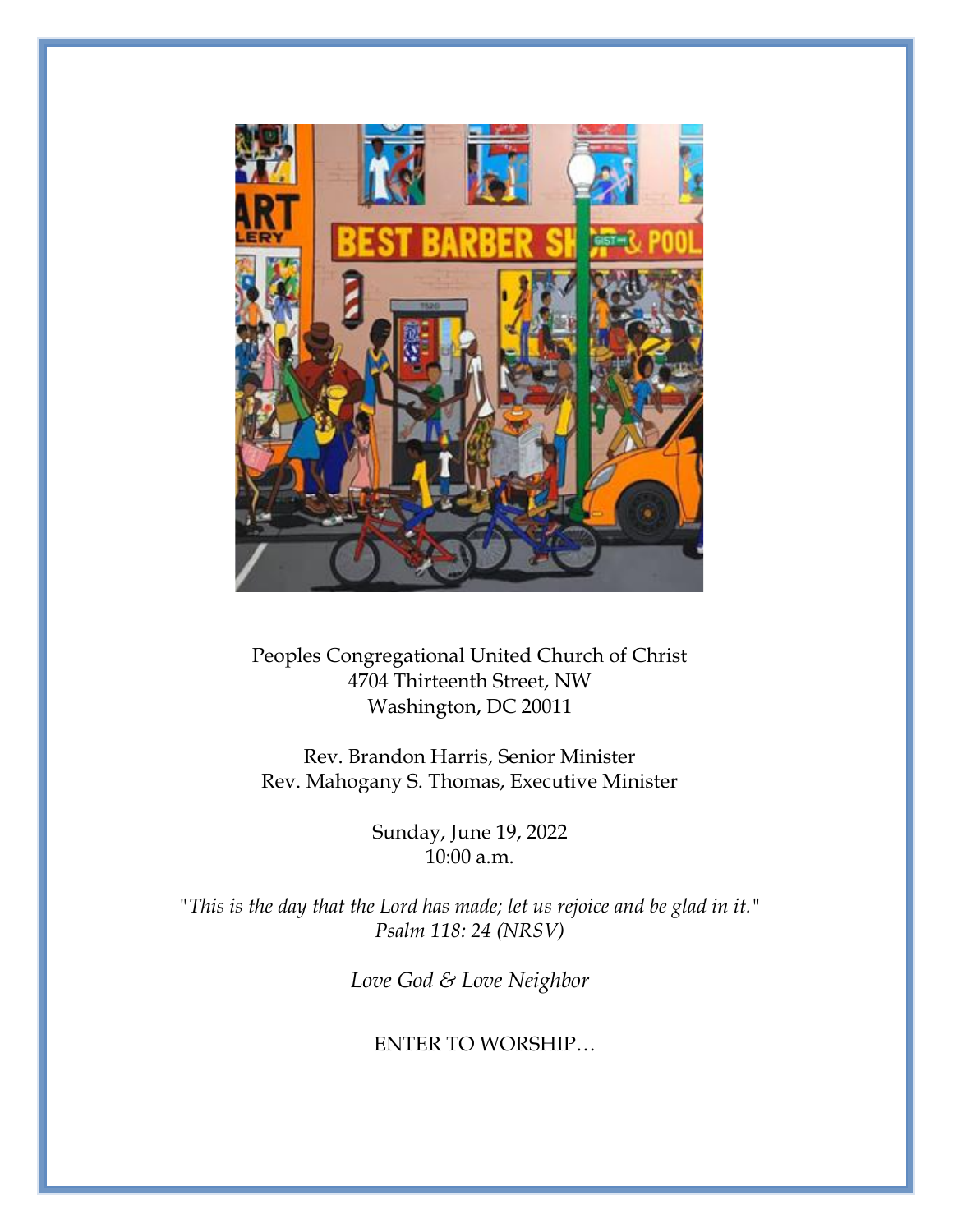The Order of the Word **Men's Day/ Second Sunday after Pentecost** Sunday, June 19, 2022 at 10:00 a.m. The Liturgical Color is Green.

**CENTERING THOUGHT** [Lisa M. Weaver](https://worship.calvin.edu/about/authors/?slug=lisa-m-weaver)

"Loving and Liberating God, may your vision, love, care, and concern for all people of African descent be fully realized in our lifetime. Help and strengthen us to partner with You in working to make it so."

**PRELUDE** Dr. Robert Jefferson

**WELCOME** and **A**NNOUNCEMENTS **Rev.** Mahogany S. Thomas

*Leader:* Hear, O people of God, and declare that the Lord is our God.

**People:** Our Lord is indeed God, the One who is Creator of heaven and earth and all who dwell in it.

*Leader:* We gather in response and gratitude to God's invitation and love for us.

**People:** We've come to worship the God who created all humanity in God's image and likeness, equal in dignity and worthy of regard and care.

*Leader:* Let us worship our great God together.

**People:** To the God of justice, love, and peace we lift up our hearts and minds and voices. *Leader:* For even in the midst of injustice and oppression, this is still the day that the Lord has made.

**People:** And we shall rejoice and be glad in it.

 *Great is Thy Faithfulness*

#### **SCRIPTURE READING** Ihsan Gittens/James Gittens

Psalm 42:1-7 *(New Revised Standard Version)* Luke 8:26-29 *(New Revised Standard Version)*

#### **AFFIRMATION OF FAITH** Robert "Bobby" Edwards

We are not alone; we live in God's world. We believe in God: who has created and is creating, who has come in Jesus, the Word made flesh, to reconcile and make new, who works in us and others by the Spirit. We trust in God. We are called to be the Church: to celebrate God's presence, to live with respect in Creation, to love and serve others, to seek justice and resist evil to proclaim Jesus, crucified and risen, our judge and our hope. In life, in death, in life beyond death, God is with us. We are not alone. Thanks be to God.

**CALL TO WORSHIP Rev. Mahogany S. Thomas** 

**HYMN OF PRAISE** No. 158 Runyan AAHH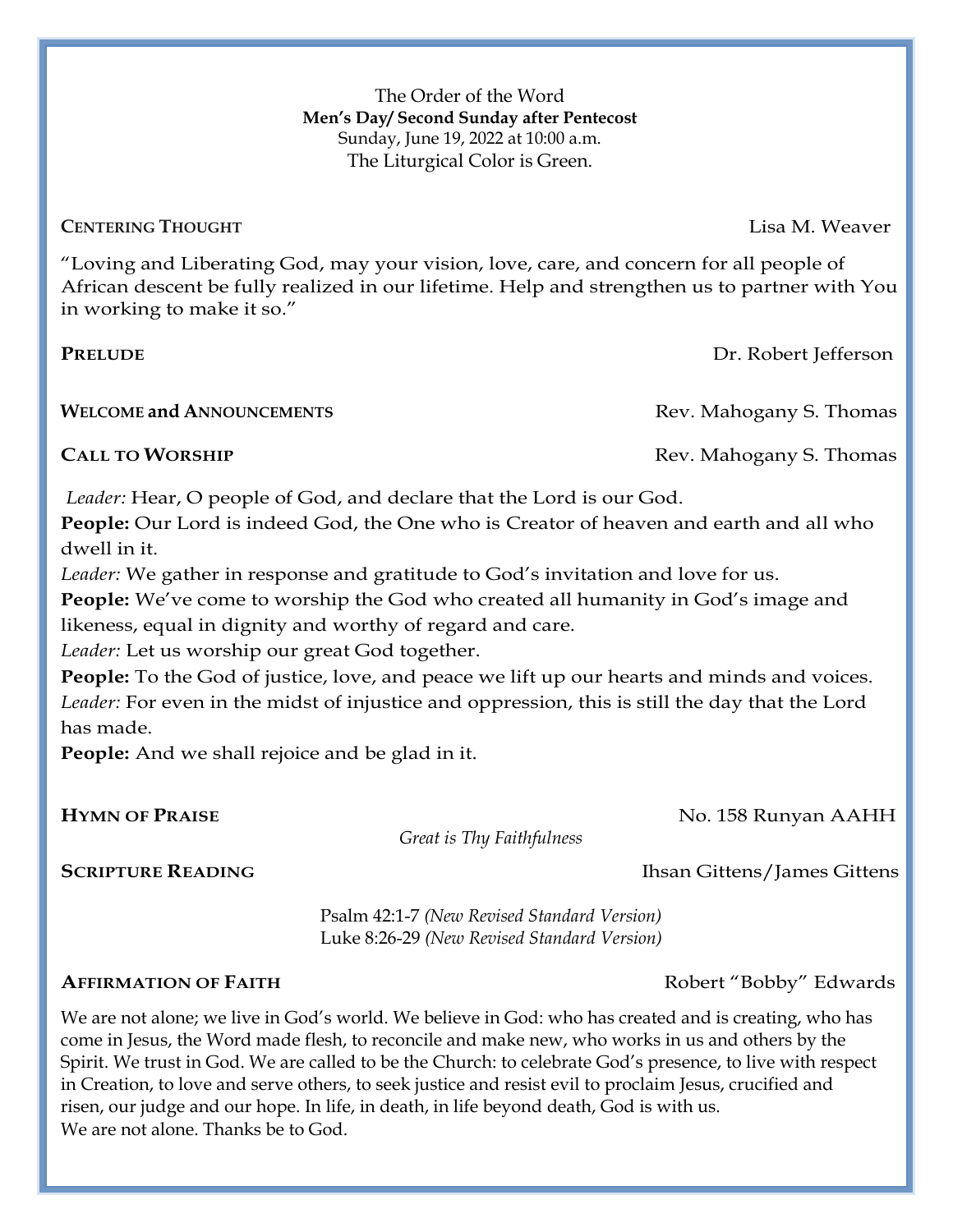| <b>GLORIA PATRI</b>                                                                          | Saint Hilary of Poitiers                                                                                                                                           |
|----------------------------------------------------------------------------------------------|--------------------------------------------------------------------------------------------------------------------------------------------------------------------|
|                                                                                              | Glory be to the Father, and to the Son,                                                                                                                            |
|                                                                                              | And to the Holy Ghost as it was in the beginning,<br>Is now and ever shall be,                                                                                     |
|                                                                                              | World without end. Amen                                                                                                                                            |
|                                                                                              |                                                                                                                                                                    |
| <b>SONG OF PREPARATION</b>                                                                   | No. 364 Negro Spiritual AAHH<br>King Jesus is a Listenin' When You Pray                                                                                            |
| <b>THE SERMON</b>                                                                            | Rev. Brandon Harris                                                                                                                                                |
|                                                                                              | A Prayer for Liberation<br>Exodus 1:8-14, Exodus 2:23-25                                                                                                           |
| <b>INVITATION TO DISCIPLESHIP</b>                                                            | Rev. Brandon Harris                                                                                                                                                |
|                                                                                              |                                                                                                                                                                    |
| <b>HYMN OF RESPONSE</b>                                                                      | Richard Smallwood                                                                                                                                                  |
|                                                                                              | The Center of my Joy                                                                                                                                               |
| <b>OFFERTORY</b>                                                                             | Rev. Mahogany S. Thomas                                                                                                                                            |
|                                                                                              | Andrae Crouch                                                                                                                                                      |
|                                                                                              | If it Had Not Been For The Lord on my Side                                                                                                                         |
| <b>DOXOLOGY</b>                                                                              | Thomas Ken                                                                                                                                                         |
|                                                                                              | Praise God from Whom all blessings flow;<br>Praise Him all creatures here below;<br>Praise Him above Ye heavenly host;<br>Praise Father, Son, and Holy Ghost. Amen |
| <b>CLOSING REMARKS</b>                                                                       | Rev. Brandon Harris                                                                                                                                                |
|                                                                                              | Rev. Mahogany S. Thomas                                                                                                                                            |
| <b>CLOSING HYMN</b>                                                                          | No. 542 Traditional AAHH                                                                                                                                           |
| We Shall Overcome                                                                            |                                                                                                                                                                    |
| <b>BENEDICTION</b>                                                                           | Rev. Brandon Harris                                                                                                                                                |
|                                                                                              |                                                                                                                                                                    |
| <b>POSTLUDE</b>                                                                              | Dr. Robert Jefferson                                                                                                                                               |
| DEPART TO SERVE                                                                              |                                                                                                                                                                    |
|                                                                                              |                                                                                                                                                                    |
|                                                                                              |                                                                                                                                                                    |
| Music Provided by Dr. Robert Jefferson, Peoples Adult Choir<br>Cover Art: Art by Marlon Gist |                                                                                                                                                                    |
|                                                                                              | ** AAHH- African American Heritage Hymnal                                                                                                                          |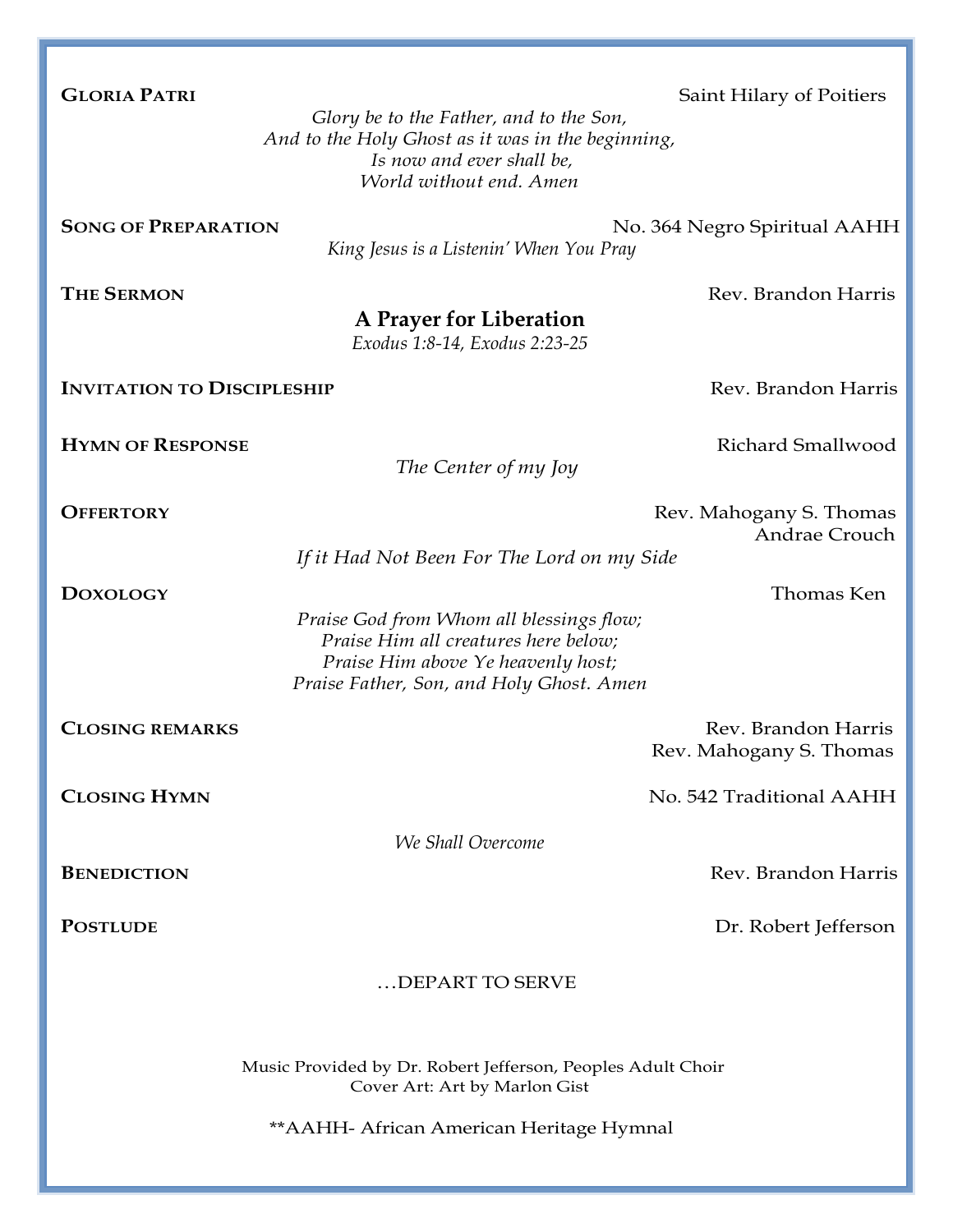### **WHAT'S HAPPENING AT PEOPLES CHURCH ANNOUNCEMENTS**

- For weekly "What's Happening" submissions and monthly Prodder submissions, please send all newsletter articles to email: [info@peopleschurchucc.org.](about:blank) The deadline for "What's Happening" is Wednesday at noon. Prodder submissions must be submitted by 12:00 Noon on the 20th of the prior month.
- A confirmation email reply will be sent upon completion of all requests.





 **Direct Links to Online Giving for Donations**

#### **Prayer Meeting Dial-In**

**Wednesday Word Devotional Conference Call** 605-475-5950 Access Code: 8964544# Second and Fourth Wednesday at 7:00 a.m.

#### **Wednesday Noon Prayer Service**

*Call 518-992-1039, Access Code: 659959# Prayer Service is every Wednesday at Noon.*

#### **Thursday Virtual Bible Study**

**Join Zoom Meeting** 6:00 p.m. <https://zoom.us/j/99268523678?pwd=NFZrUzNlUXBXczJkMWVxZ1VZclU5UT09> Dial-in Number: 301-715-8592 Meeting ID: 992 6852 3678 - Password: 784420

**Peoples Congregational United Church of Christ Sunday Morning Praise and Worship Teleconference** Call–in-Number 720-740-9739 Access Code 4684874 The Line Opens at 6:55 a.m.

**Virtual Adult Church School Adult Church School Every Sunday at 8:00 - 9:15 a.m. Join Zoom Meeting** <https://us02web.zoom.us/j/88390857788?pwd=RmZoY2xqeTBlRVdTK09XWFY5cG9OQT09> Meeting ID: 837 4429 8433 Passcode: 853640

#### **Church School meets Every 2nd and 4th Sunday**

**Sermon By Phone Available every Sunday at 12:00 p.m. Dial 1-202-318-5405**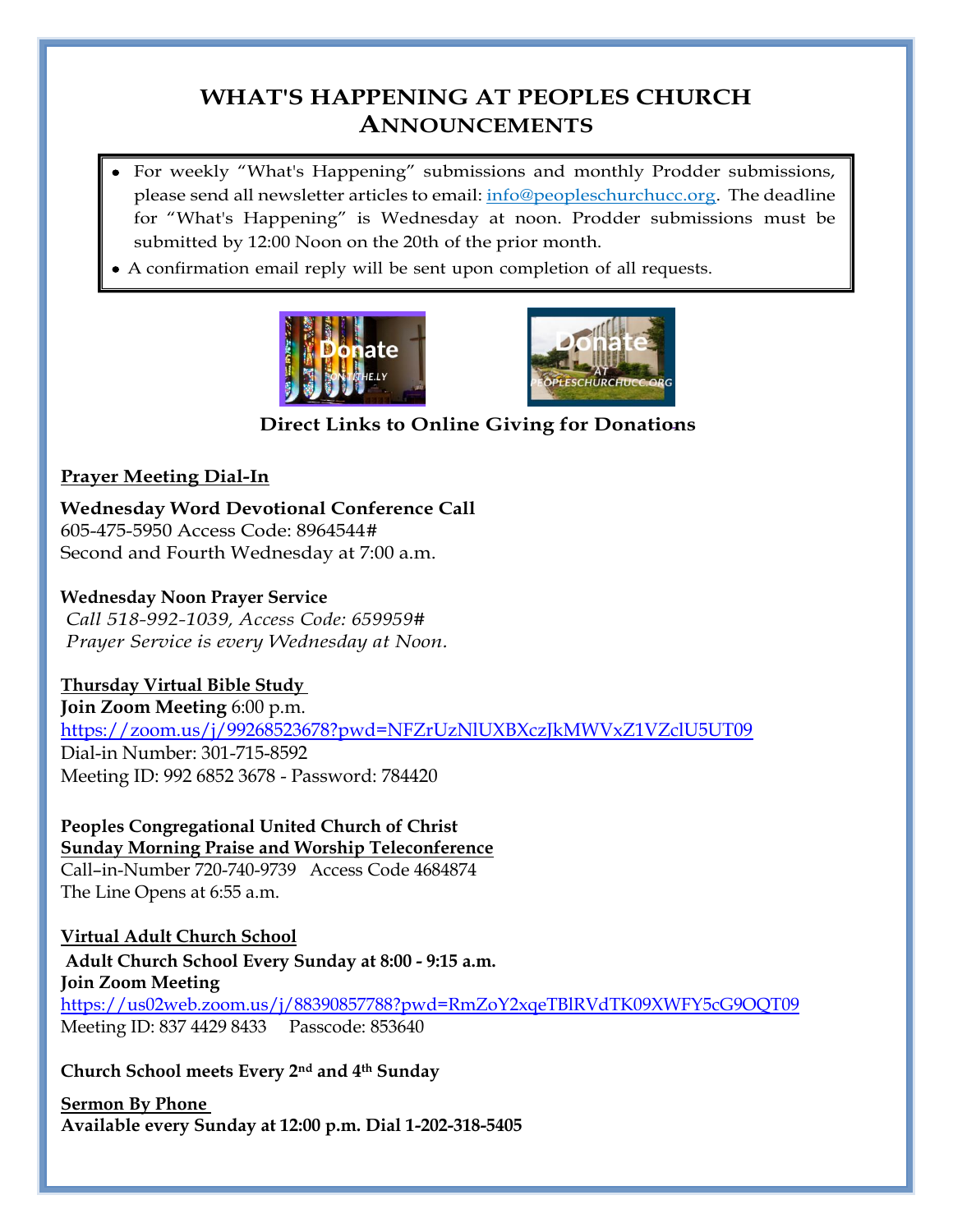#### In Observance of Juneteenth Peoples Church Office will be closed Monday, June 20, 2022

#### **Peoples Church Nominating Committee**

The Electronic ballot has been sent via Mailchimp! Voting will close on June 24, 2022.

**PedalHeads**, the bike-riding camp for children ages 3-12, is back at Peoples Church this summer! Camps are scheduled from June 27, 2022 to August 26,2022. For more information, visit pedalheads.com or call 1.888.886.6464.

**Vacation Bible School is back** with five full days of in-person learning and fun! "Make Waves: What You Do Today Can Change the World Around You!" Starting August 1, 2022, from 9:00 a.m. – 4:00 p.m. Bible lessons, community service, outdoor activities, music, and more! More information to come soon.

**The Board of Christian Education** seeks donations for the Hope Garden We need flowering plants, watering cans, mulch, compost or humus, small garden tools (trowels, hand rakes, hand shovels, garden gloves) vegetable seedlings (peppers, tomatoes, zucchini, herbs) trellises. Drop your donations, off at the church. Cash donations made payable to the Board of Christian Education, are also welcome. For more information contact the Board of Christian Education at [dhwboce2020@gmail.com](mailto:dhwboce2020@gmail.com)

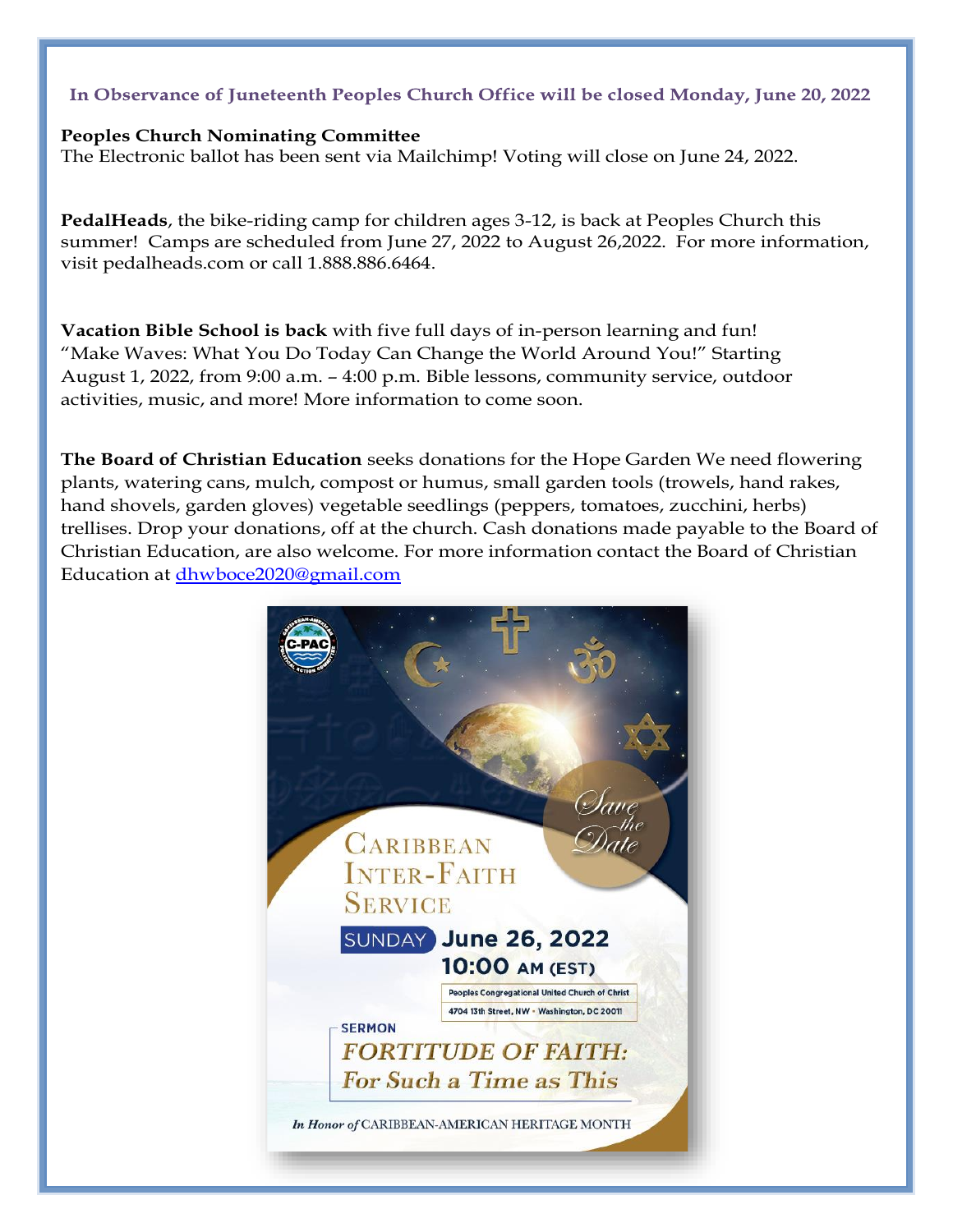# The Wellness Ministry

## is sponsoring

A

# CPR Certification Class

**Get your 2-year certification/recertification for CPR and First Aid.**



In this course, you'll learn how to perform CPR; how to use an AED; skills for treating choking and shock victims and a few First Aid skills

### **WHEN?**

Saturday June 25 at 10:00 AM. The cost is \$50.00 per person RSVP to bwellatpeoples@gmail.com